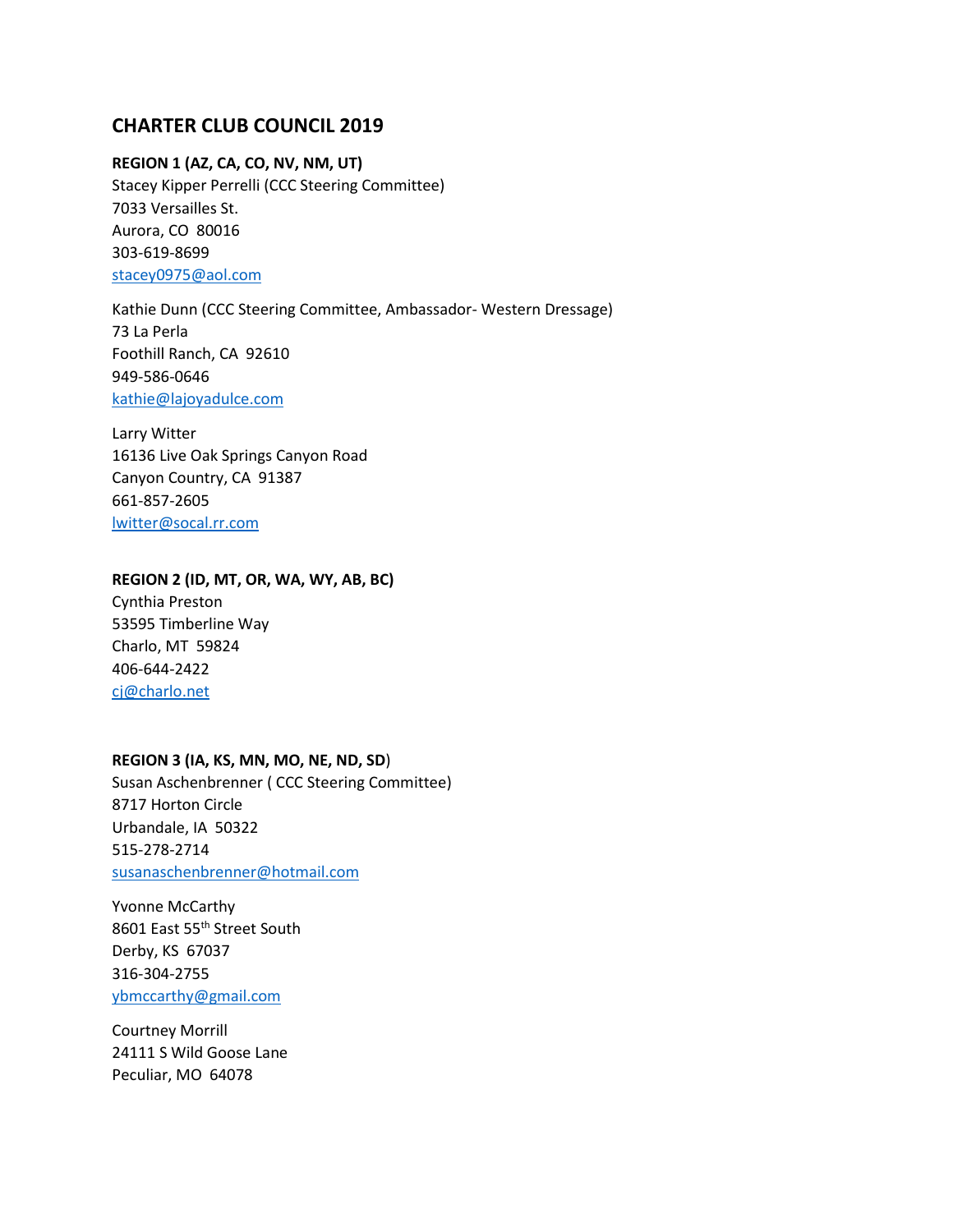816-506-3042 [courtneymorrill@hotmail.com](mailto:courtneymorrill@hotmail.com)

## **REGION 4 (AR, LA, MS, OK, TX)**

Betsy Cowan (CCC Steering Committee) 1000 South Kreymer Lane Wylie, TX 75098 972-442-6438 [bcowanwylietx@msn.com](mailto:bcowanwylietx@msn.com)

May Chadick 9905 Kleppel Road #1 Tomball, TX 77375 281-787-9051 [mgizmoklein@att.net](mailto:mgizmoklein@att.net)

Rebecca Stewart 117 Madewood Drive Mandeville, LA 70471 504-432-2288 [jetpilot510@gmail.com](mailto:jetpilot510@gmail.com)

**REGION 5 (IL, WI)** Kristen Pettry P. O. Box 9 New Lenox, IL 60451 815-347-4395 [bunnykep@aol.com](mailto:bunnykep@aol.com)

Vicky Holston N7887 Maple Ridge Road Oconomowoc, WI 53066 262-510-6614 [vholston@msn.com](mailto:vholston@msn.com)

Barbara Fahey 22W340 Stanton Road Glen Ellyn, IL 60137 [bfahey@faheyassociates.com](mailto:bfahey@faheyassociates.com)

## **REGION 6 (IN, MI, OH, ON-LONDON)** Leslie Reynolds

1984 Hinckley Hills Road Hinckley, OH 44233 330-714-4047 [lesliereyn@aol.com](mailto:lesliereyn@aol.com)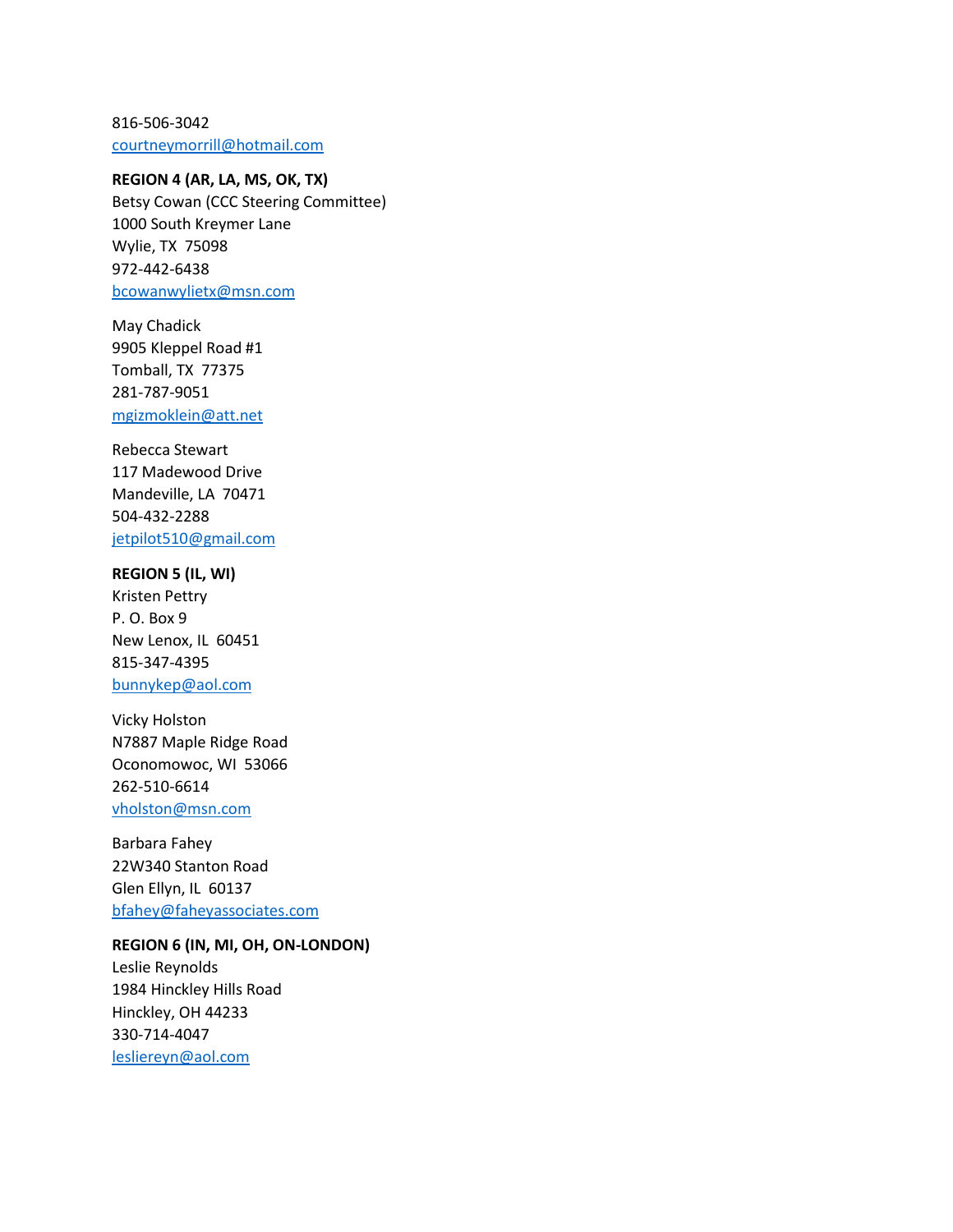#### **REGION 7 (KY)**

Charlotte Kurtz 2403 Sir Roberts Way Louisville, KY 40245 502-727-7777 [charkurtz@att.net](mailto:charkurtz@att.net)

Rose Wells 8717 Vision Place Louisville, KY 40229 502-836-4462 [rosewells@insightbb.com](mailto:rosewells@insightbb.com)

### **REGION 8 (AL, FL, GA, TN)**

Christy Parker (CCC Steering Committee) 13765 Old Post Road Hortense, GA 31543 912-577-0089 [cp912@outlook.com](mailto:cp912@outlook.com)

Laura Green 7028 Downing Drive Knoxville, TN 37929 865-705-5998 [laura.green@coldwellbanker.com](mailto:laura.green@coldwellbanker.com)

Tina Smith 39 Collier Road Toccoa, GA 30577 706-886-4526 [mountainlaurelsaddlebreds@gmail.com](mailto:mountainlaurelsaddlebreds@gmail.com)

Pam Roush 18029 Lake Reflections Blvd Lutz, FL 33558 813-765-7162 [avalonstablesflorida@hotmail.com](mailto:avalonstablesflorida@hotmail.com)

Courtney Huguley 2685 Laburnum Drive Birmingham, AL 35235 205-612-3908 [chuguley@hotmail.com](mailto:chuguley@hotmail.com)

**REGION 9 (NC, SC)** Allen Bosworth (CCC Steering Committee Co-Chair)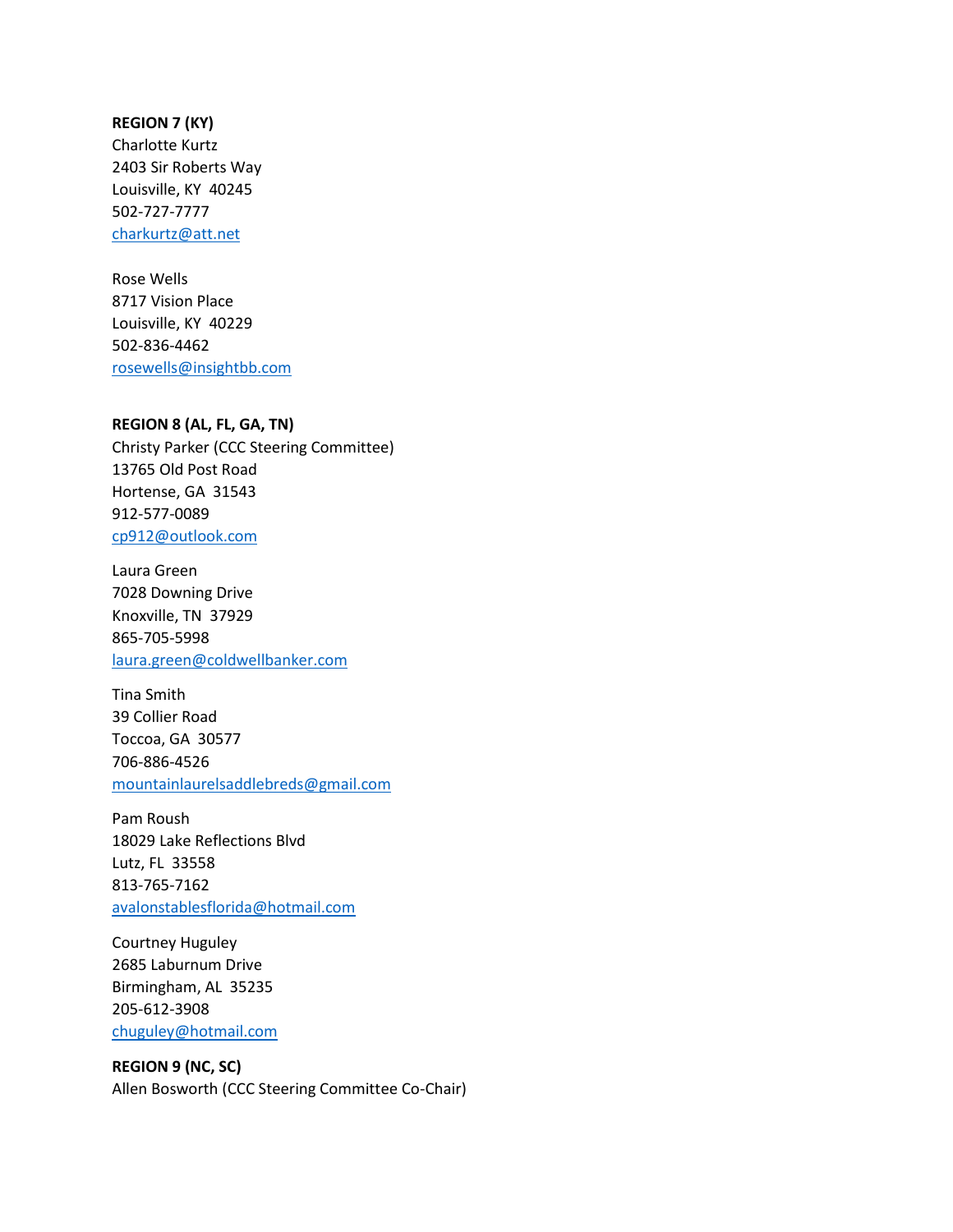210 Rock Creek Drive Greenville, SC 29605 864-235-5859 [allen.bosworth@erwinpenland.com](mailto:allen.bosworth@erwinpenland.com)

Betsy Boone (CCC Steering Committee) 8651 Boone's Farm Road Concord, NC 28027 704-933-7416 [boonescabin@aol.com](mailto:boonescabin@aol.com)

#### **REGION 10 (VA, WV)**

Carol Reedy 1617 Maiden Lane SW Roanoke, VA 24015 540-982-0581 [walktrot@cox.net](mailto:walktrot@cox.net)

#### **REGION 11 (DE, MD, NJ, NY, PA, ON-TORONTO)**

Amy Haller 481 Glade Mill Road Valencia, PA 16059 724-898-0082 [amy@royalefarms.com](mailto:amy@royalefarms.com)

#### Mary Beth Charon

8517 Gateway Road Breinigsville, PA 18031 757-572-6833 [mbhc22@gmail.com](mailto:mbhc22@gmail.com)

Rick Mackenzie 4411 Malcom Road RR 1 Nestleton, Ontario Canada L0B 1L0 905-986-5598 [j\\_rmackenzie@hotmail.com](mailto:j_rmackenzie@hotmail.com)

## **REGION 12 ( CT, ME, MA, NH, RI, VT)**

### **REGION 13 (INTERNATIONAL)**

Lynne Jarvis 36 Philpot Square, Peterborough Road London SW6 3HT England [lynnusauk@aol.com](mailto:lynnusauk@aol.com)